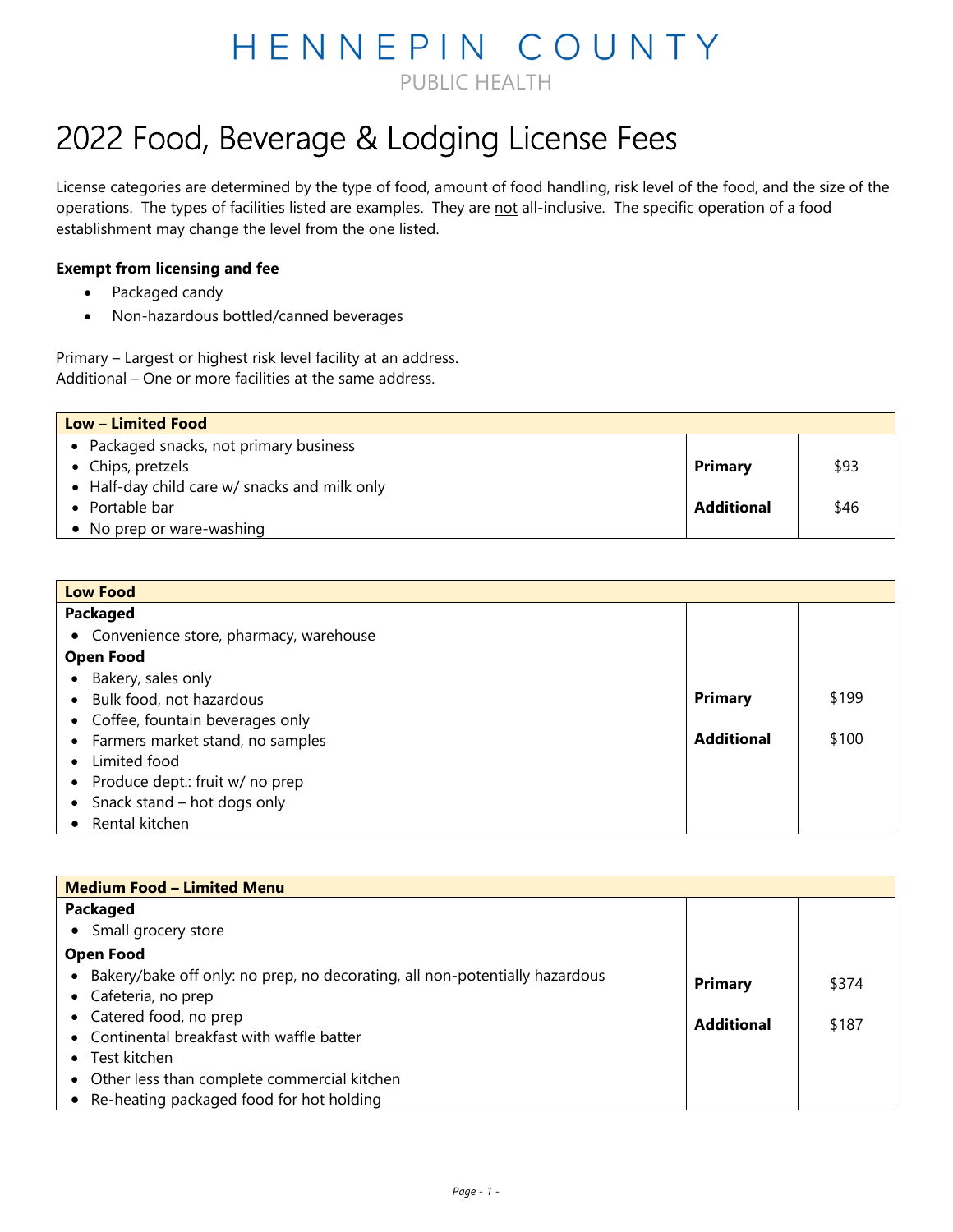| <b>Medium Food - Small Menu</b>                                                         |                   |       |
|-----------------------------------------------------------------------------------------|-------------------|-------|
| Packaged                                                                                |                   |       |
| Large grocery store                                                                     |                   |       |
| <b>Open Food</b>                                                                        |                   |       |
| Bakery/bake-off: limited or full decorating, all non-potentially hazardous<br>$\bullet$ |                   |       |
| Bar<br>$\bullet$                                                                        | <b>Primary</b>    | \$565 |
| • Catering food vehicle                                                                 |                   |       |
| • Small kitchen (10 or fewer meals)                                                     | <b>Additional</b> | \$282 |
| • Meat market: no prep                                                                  |                   |       |
| $\bullet$ Pizza                                                                         |                   |       |
| Produce dept.: cutting fruit/vegetables<br>$\bullet$                                    |                   |       |
| • School w/ catered food, minimal prep on-site                                          |                   |       |

| <b>High Food - Small Facility</b>                                                                  |                   |       |
|----------------------------------------------------------------------------------------------------|-------------------|-------|
| Full menu, <175 seats and/or <500 meals (or equivalent portions combined – salad, entrée, dessert) |                   |       |
| <b>Open Food</b>                                                                                   |                   |       |
| Bakery: potentially hazardous fillings or decorations<br>$\bullet$                                 |                   |       |
| Banquet kitchen                                                                                    |                   |       |
| Cafeteria<br>$\bullet$                                                                             |                   |       |
| Caterer<br>$\bullet$                                                                               |                   |       |
| Combo deli/meat market<br>$\bullet$                                                                | Primary           | \$746 |
| • Commissary kitchen                                                                               |                   |       |
| Complex cuisine<br>$\bullet$                                                                       | <b>Additional</b> | \$373 |
| Deli<br>$\bullet$                                                                                  |                   |       |
| Family restaurant<br>$\bullet$                                                                     |                   |       |
| Fast food<br>$\bullet$                                                                             |                   |       |
| Meat market: prep & handling (if cured/smoked meat or ROP, HACCP plan required)<br>$\bullet$       |                   |       |
| School with food made on site or catered to other school(s)<br>$\bullet$                           |                   |       |
| Small institution<br>$\bullet$                                                                     |                   |       |

| <b>High Food - Large Facility</b>                                                                  |                   |       |
|----------------------------------------------------------------------------------------------------|-------------------|-------|
| Full menu, >175 seats and/or >500 meals (or equivalent portions combined - salad, entrée, dessert) |                   |       |
| <b>Open Food</b>                                                                                   |                   |       |
| • Banquet kitchen                                                                                  |                   |       |
| Cafeteria<br>$\bullet$                                                                             |                   |       |
| Caterer<br>$\bullet$                                                                               |                   |       |
| • Combo deli/meat market                                                                           |                   |       |
| • Commissary kitchen                                                                               | Primary           | \$961 |
| Complex cuisine<br>$\bullet$                                                                       |                   |       |
| Deli<br>$\bullet$                                                                                  | <b>Additional</b> | \$478 |
| Family restaurant<br>$\bullet$                                                                     |                   |       |
| Fast food<br>$\bullet$                                                                             |                   |       |
| • Flight kitchen                                                                                   |                   |       |
| Large institution<br>$\bullet$                                                                     |                   |       |
| Meat market (if cured/smoked meat or ROP, HACCP plan required)<br>$\bullet$                        |                   |       |
| • School with food made on-site or catered to other school(s)                                      |                   |       |